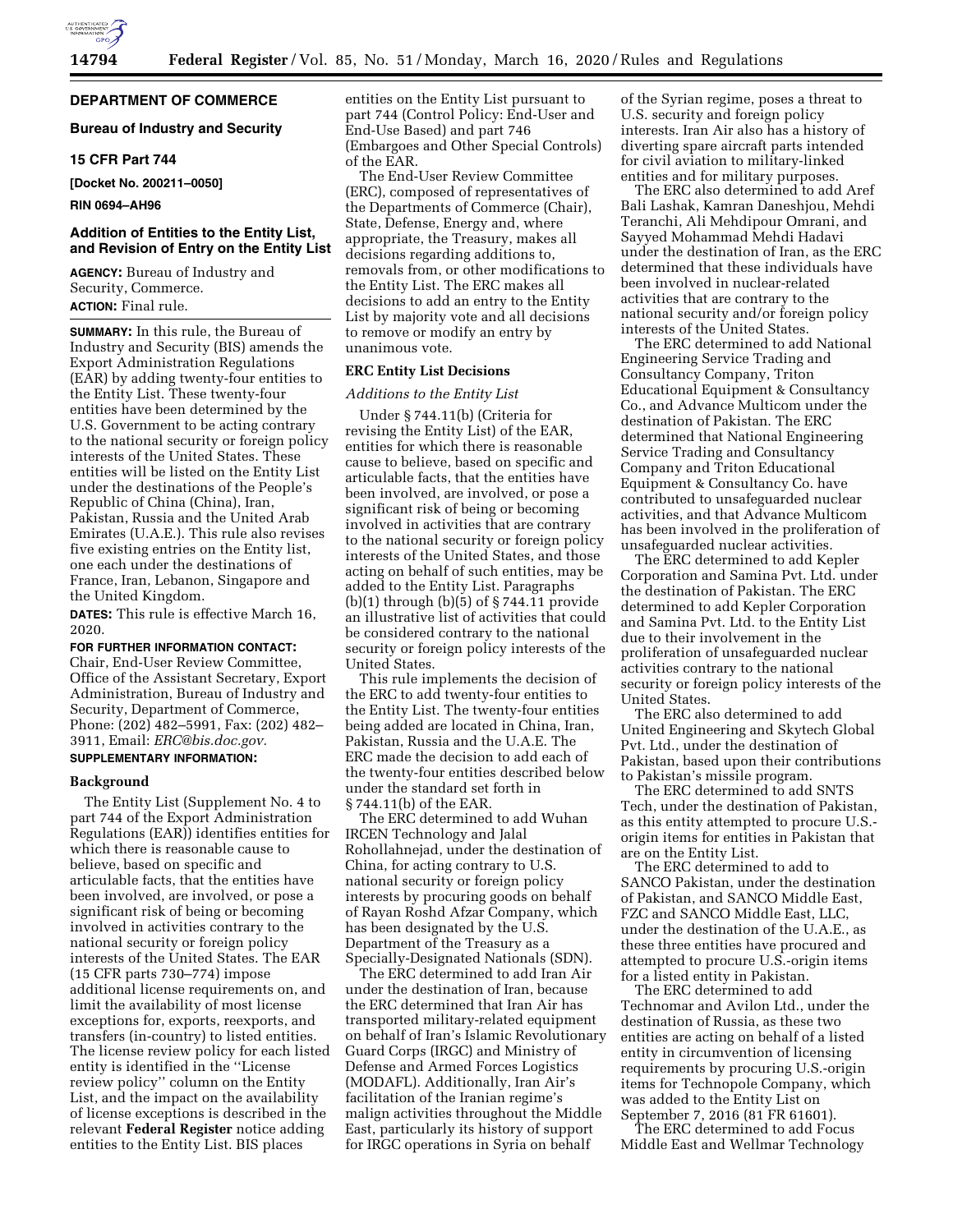FZE, under the destination of the U.A.E., as there is reasonable cause to believe that these entities have conspired to transship U.S.-origin commodities to Iran without the required U.S. Government authorization.

The ERC determined to add Pegasus General Trading FZC, under the destination of the U.A.E., as this entity has made multiple attempts to acquire U.S.-origin commodities ultimately destined for Pakistan's unsafeguarded nuclear program, has provided false and misleading information to BIS during an end-use check, and has falsified official documents to obfuscate the true endusers of items subject to the EAR.

Pursuant to § 744.11(b), the ERC determined that the conduct of the above-described twenty-four entities raises sufficient concerns that prior review of exports, reexports, or transfers (in-country) of all items subject to the EAR involving these entities, and the possible imposition of license conditions or license denials on shipments to these entities, will enhance BIS's ability to prevent violations of the EAR. For the twentyfour entities added to the Entity List in this final rule, BIS imposes a license requirement for all items subject to the EAR. For twenty of the twenty-four entities added to the Entity List in this final rule—Jalal Rohallahnejad, Wuhan IRCEN Technology, Aref Bali Lashak, Ali Mehdipour Omrani, Kamran Daneshjou, Mehdi Teranchi, Sayyed Mohammad Mehdi Hadavi, Kepler Corporation, Samina Pvt. Ltd., SANCO Pakistan, Skytech Global Pvt. Ltd., SNTS Tech, United Engineering, Avilon Ltd., Technomar, Focus Middle East, Pegasus General Trading FZC, SANCO Middle East FZC, SANCO Middle East LCC, and Wellmar Technology FZE— BIS imposes a license review policy of a presumption of denial. For Iran Air, the license review policy imposed by BIS is case-by-case review for licenses for the safety of civil aviation and the safe operation of aircraft; presumption of denial for all others. For National Engineering Service Trading and Consultancy Company, Triton Educational Equipment & Consultancy Co, and Advance Multicom, BIS imposes the license review policy set forth in § 744.2(d) of the EAR, a nuclear end-user and end-use based provision. In addition, no license exceptions are available for exports, reexports, or transfers (in-country) to the persons being added to the Entity List in this rule. The acronym ''a.k.a.'' (also known as) is used in entries on the Entity List to identify aliases, thereby assisting

exporters, reexporters, and transferors in identifying entities on the Entity List.

For the reasons described above, this final rule adds the following twentyfour entities to the Entity List:

## China

- Jalal Rohollahnejad; *and*
- Wuhan IRCEN Technology.

#### Iran

- Aref Bali Lashak;
- Ali Mehdipour Omrani;
- Iran Air;
- Kamran Daneshjou;
- Mehdi Teranchi; *and*
- Sayyed Mohammad Mehdi Hadavi.

#### Pakistan

- Advance Multicom;
- Kepler Corporation;
- National Engineering Service Trading and Consultancy Co.;
	- Samina Pvt. Ltd.;
	- SANCO Pakistan;
	- Skytech Global Pvt. Ltd.;
	- SNTS Tech.;
- Triton Educational Equipment & Consultancy Co.; *and* 
	- United Engineering.

#### Russia

- Avilon Ltd.
- Technomar, including one alias (Tehnomar); *and*

## United Arab Emirates

• Focus Middle East;

• Pegasus General Trading FZC, including six aliases (Pegasus General Trading FZE; Pegasus General Trading Company; Pegasus General Trading LLC; Pegasus General; Pegasus Trading; *and* Pegasus);

• SANCO Middle East, FZC, including one alias (SANCO ME FZC);

• SANCO Middle East, LLC, including one alias (SANCO ME, LLC); *and* 

• Wellmar Technology FZE.

#### *Revisions to the Entity List*

This final rule revises five existing entries, one under each of the destinations of France, Iran, Senegal, Singapore and the United Kingdom (U.K.), as follows:

This rule implements a revision to three existing entries for Dart Aviation, first added to the Entity List under the destinations of France, Iran, Senegal, and the U.K. on November 13, 2019 (84 FR 61541). BIS is revising the existing entries under France, Iran, and the U.K., by correcting the spelling of the first word of the alias, ''Sari IAEA'' to ''SARL IEAS.''

This rule implements a revision to one existing entry for EDO–ELEMED, which was first added to the Entity List under the destinations of Lebanon and Syria, on November 13, 2019 (84 FR 61541). BIS is revising the existing entry under Lebanon by correcting the spelling of the aliases and removing redundant text.

This rule revises the existing entry for Hia Soo Gan Benson, which was first added to the Entity List, under the destination of Singapore, on October 31, 2011 (76 FR 67062). BIS is revising the first alias of the existing entry to include the full name of ''Benson Hia'' instead of only referencing ''Benson.''

#### *Savings Clause*

Shipments of items removed from eligibility for a License Exception or export or reexport without a license (NLR) as a result of this regulatory action that were en route aboard a carrier to a port of export or reexport, on March 16, 2020, pursuant to actual orders for export or reexport to a foreign destination, may proceed to that destination under the previous eligibility for a License Exception or export or reexport without a license (NLR).

### **Export Control Reform Act of 2018**

On August 13, 2018, the President signed into law the John S. McCain National Defense Authorization Act for Fiscal Year 2019, which included the Export Control Reform Act of 2018 (ECRA) (50 U.S.C. 4801–4852). ECRA provides the legal basis for BIS's principal authorities and serves as the authority under which BIS issues this rule. As set forth in Section 1768 of ECRA, all delegations, rules, regulations, orders, determinations, licenses, or other forms of administrative action that were made, issued, conducted, or allowed to become effective under the Export Administration Act of 1979 (50 U.S.C. 4601 *et seq.*) (as in effect on August 12, 2018, and as continued in effect pursuant to the International Emergency Economic Powers Act (50 U.S.C. 1701 *et seq.*)) or under the Export Administration Regulations, and were in effect as of August 13, 2018, shall continue in effect according to their terms until modified, superseded, set aside, or revoked under the authority of ECRA.

#### **Rulemaking Requirements**

1. Executive Orders 13563 and 12866 direct agencies to assess all costs and benefits of available regulatory alternatives and, if regulation is necessary, to select regulatory approaches that maximize net benefits (including potential economic,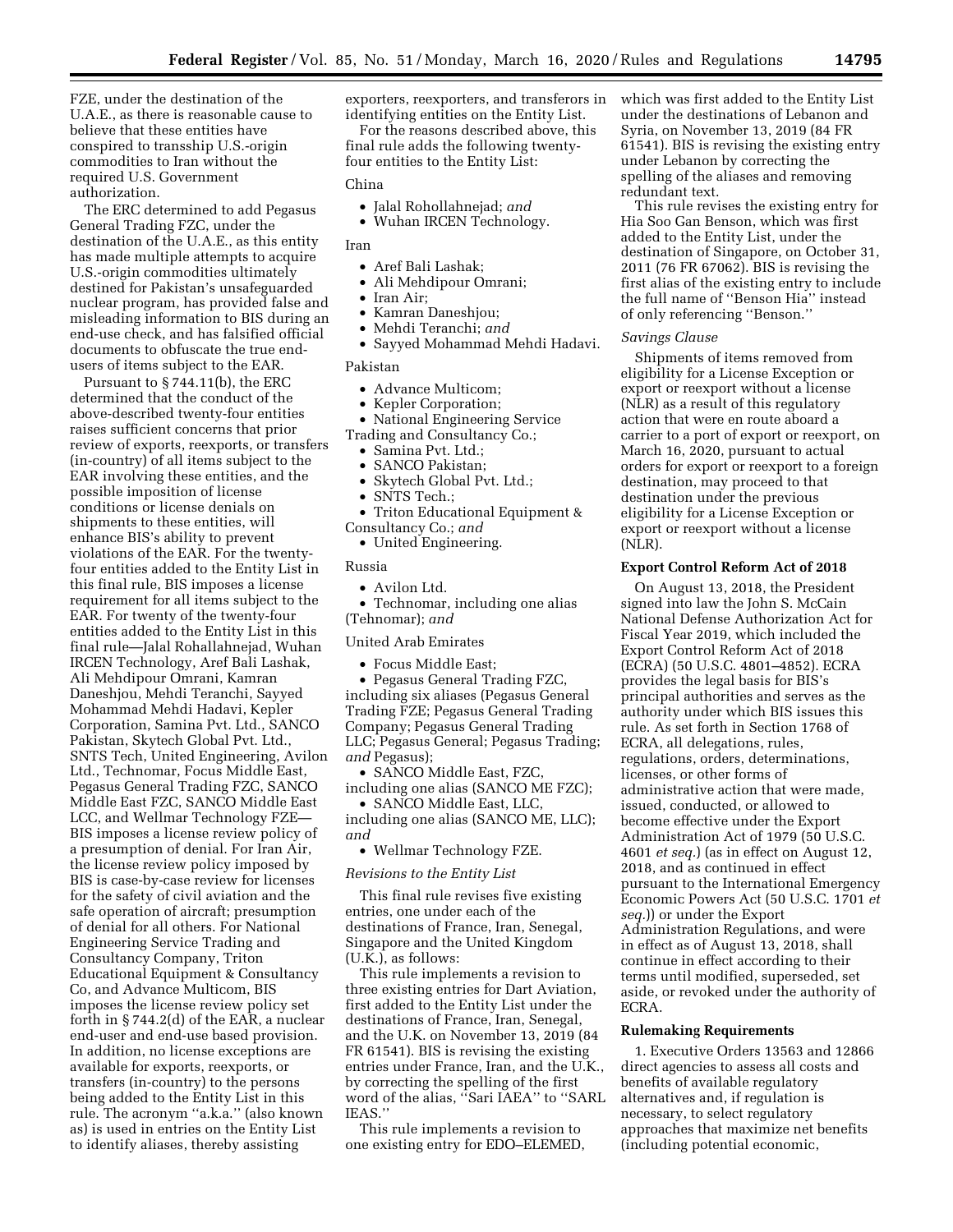environmental, public health and safety effects, distributive impacts, and equity). Executive Order 13563 emphasizes the importance of quantifying both costs and benefits, of reducing costs, of harmonizing rules, and of promoting flexibility. This rule has been determined to be not significant for purposes of Executive Order 12866. This rule is not an Executive Order 13771 regulatory action because this rule is not significant under Executive Order 12866.

2. Notwithstanding any other provision of law, no person is required to respond to nor be subject to a penalty for failure to comply with a collection of information, subject to the requirements of the Paperwork Reduction Act of 1995 (44 U.S.C. 3501 *et seq.*) (PRA), unless that collection of information displays a currently valid Office of Management and Budget (OMB) Control Number. This regulation involves collections previously approved by OMB under control number 0694–0088, Simplified Network Application Processing System, which includes, among other things, license applications and carries a burden estimate of 42.5 minutes for a manual or electronic submission. Total burden hours associated with the PRA and OMB control number 0694–0088 are not expected to increase as a result of this rule. You may send comments regarding the collection of information associated with this rule, including suggestions for reducing the burden, to Jasmeet K. Seehra, Office of Management and Budget (OMB), by email to *[Jasmeet](mailto:Jasmeet_K._Seehra@omb.eop.gov)*\_*K.*\_ *[Seehra@omb.eop.gov,](mailto:Jasmeet_K._Seehra@omb.eop.gov)* or by fax to (202) 395–7285.

3. This rule does not contain policies with Federalism implications as that term is defined in Executive Order 13132.

4. Pursuant to § 1762 of the Export Control Reform Act of 2018 (50 U.S.C. 4801–4852), which was included in the John S. McCain National Defense Authorization Act for Fiscal Year 2019, this action is exempt from the Administrative Procedure Act (5 U.S.C. 553) requirements for notice of proposed rulemaking, opportunity for public participation, and delay in effective date.

5. Because a notice of proposed rulemaking and an opportunity for public comment are not required to be given for this rule by 5 U.S.C. 553, or by any other law, the analytical requirements of the Regulatory Flexibility Act, 5 U.S.C. 601, *et seq.,* are not applicable. Accordingly, no regulatory flexibility analysis is required and none has been prepared.

## **List of Subjects in 15 CFR Part 744**

Exports, Reporting and recordkeeping requirements, Terrorism.

Accordingly, part 744 of the Export Administration Regulations (15 CFR parts 730–774) is amended as follows:

## **PART 744—[AMENDED]**

■ 1. The authority citation for 15 CFR part 744 continues to read as follows:

**Authority:** 50 U.S.C. 4801–4852; 50 U.S.C. 4601 *et seq.;* 50 U.S.C. 1701 *et seq.;* 22 U.S.C. 3201 *et seq.;* 42 U.S.C. 2139a; 22 U.S.C. 7201 *et seq.;* 22 U.S.C. 7210; E.O. 12058, 43 FR 20947, 3 CFR, 1978 Comp., p. 179; E.O. 12851, 58 FR 33181, 3 CFR, 1993 Comp., p. 608; E.O. 12938, 59 FR 59099, 3 CFR, 1994 Comp., p. 950; E.O. 13026, 61 FR 58767, 3 CFR, 1996 Comp., p. 228; E.O. 13099, 63 FR 45167, 3 CFR, 1998 Comp., p. 208; E.O. 13222, 66 FR 44025, 3 CFR, 2001 Comp., p. 783; E.O. 13224, 66 FR 49079, 3 CFR, 2001 Comp., p. 786; Notice of September 19, 2019, 83 FR 47799 (September 20, 2019); Notice of November 8, 2018, 83 FR 56253 (November 9, 2018).

■ 2. Supplement No. 4 to part 744 is amended:

■ a. Under CHINA, PEOPLE'S REPUBLIC OF, by adding in

alphabetical order, two Chinese entities, ''Jalal Rohollahnejad,'' and ''Wuhan IRCEN Technology'';

■ b. Under FRANCE, by revising one French entity, "Dart Aviation";

■ c. Under IRAN,

■ i. By adding in alphabetical order, six Iranian entities, ''Ali Mehdipour Omrani,'' ''Aref Bali Lashak,'' ''Iran Air,'' ''Kamran Daneshjou,'' ''Mehdi Teranchi,'' and ''Sayyed Mohammad Mehdi Hadavi''; and

■ ii. By revising one Iranian entity, ''Dart Aviation'';

■ d. Under LEBANON, by revising one Lebanese entity, ''EDO–ELEMED'';

■ e. Under PAKISTAN, by adding in alphabetical order, nine Pakistani entities, ''Advance Multicom,'' ''Kepler Corporation,'' ''National Engineering Service Trading and Consultancy Co.,'' ''Samina Pvt. Ltd.,'' ''SANCO Pakistan,'' ''Skytech Global Pvt. Ltd.,'' ''SNTS Tech,'' ''Triton Educational Equipment & Consultancy Co.,'' and ''United Engineering'';

■ f. Under RUSSIA, by adding in alphabetical order, two Russian entities, ''Avilon Ltd.'' and ''Technomar'';

■ g. Under SINGAPORE, by revising one Singaporean entity, ''Hia Soo Gan Benson'';

■ h. Under UNITED ARAB EMIRATES, by adding in alphabetical order, five Emirati entities, ''Focus Middle East,'' ''Pegasus General Trading FZC,'' ''SANCO Middle East, FZC,'' ''SANCO Middle East, LLC,'' and ''Wellmar

Technology FZE''; and

■ i. Under UNITED KINGDOM, by revising one British entity, ''Dart Aviation''.

The additions and revisions read as follows:

## **Supplement No. 4 to Part 744—Entity List**

\* \* \* \* \*

| Country                         | Entity                                                                                                                                                                                                                           |  | License<br>requirement                                              | License<br>review policy |                       | <b>Federal Register</b><br>citation                                      |
|---------------------------------|----------------------------------------------------------------------------------------------------------------------------------------------------------------------------------------------------------------------------------|--|---------------------------------------------------------------------|--------------------------|-----------------------|--------------------------------------------------------------------------|
|                                 |                                                                                                                                                                                                                                  |  | $\ddot{\phantom{1}}$                                                |                          |                       |                                                                          |
| CHINA, PEOPLE'S<br>REPUBLIC OF. |                                                                                                                                                                                                                                  |  |                                                                     |                          |                       |                                                                          |
|                                 | Jalal Rohollahnejad, a.k.a., the following two<br>aliases:<br>-Jalal Nejad; and<br>-Jia Yuntao.<br>1329, Unit 2, Building 1, Xin Shangdu, Block<br>B, Optics Valley World City Plaza, Luoyu<br>Road, Wuhan, Hubei, China 430000. |  | For all items subject to the<br>EAR. (See $§744.11$ of the<br>EAR). |                          | Presumption of denial | 85 FR [INSERT FR PAGE<br>NUMBER], March 16, 2020.                        |
|                                 | Wuhan IRCEN Technology, 1329, Unit 2, For all items subject to the<br>Building 1, Xin Shangdu, Block B, Optics<br>Valley World City Plaza, Luoyu Road,<br>Wuhan, Hubei, China 430000.                                            |  | EAR. (See §744.11 of the<br>EAR).                                   |                          |                       | Presumption of denial  85 FR [INSERT FR PAGE<br>NUMBER], March 16, 2020. |
|                                 |                                                                                                                                                                                                                                  |  |                                                                     |                          |                       |                                                                          |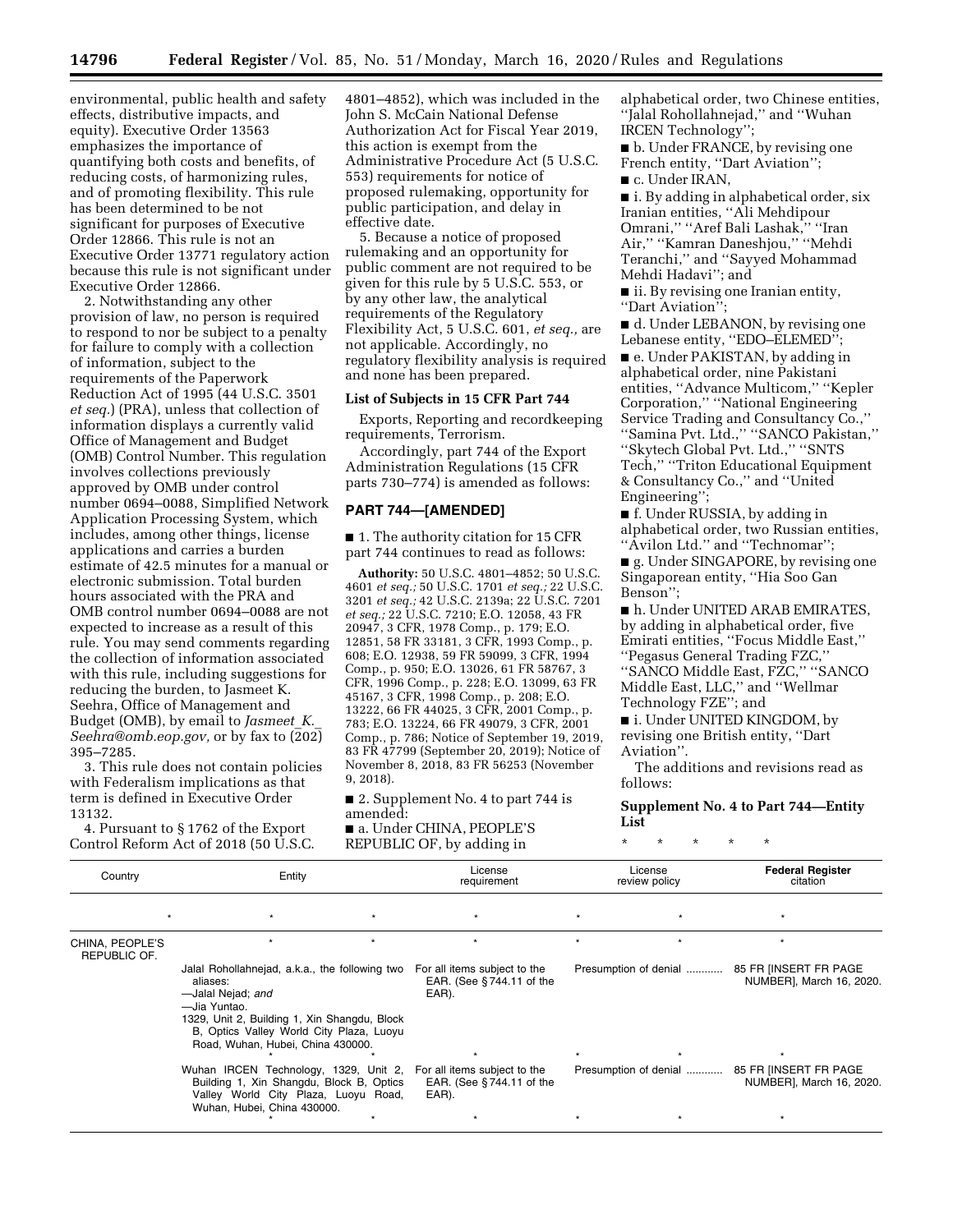| Country          | Entity                                                                                                                                                                                                                                                                                                                                                              |         | License<br>requirement                                               | License<br>review policy                                                                                                                                      | <b>Federal Register</b><br>citation               |
|------------------|---------------------------------------------------------------------------------------------------------------------------------------------------------------------------------------------------------------------------------------------------------------------------------------------------------------------------------------------------------------------|---------|----------------------------------------------------------------------|---------------------------------------------------------------------------------------------------------------------------------------------------------------|---------------------------------------------------|
| $\star$          | $\star$                                                                                                                                                                                                                                                                                                                                                             | $\star$ |                                                                      | $\star$<br>$\star$                                                                                                                                            | $\star$                                           |
| <b>FRANCE</b>    | Dart Aviation, a.k.a., the following four For all items subject to the<br>aliases:<br>-Dart Aviation Technics;<br>-Dart Aviation Marlbrine S.A.R.L.;<br>-MBP Trading Ltd.; and<br>-SARL IEAS.<br>3, rue de la Janaie-ZA Yves Burgot, 35400<br>Saint Malo I&V, France. (See alternate ad-<br>dresses under Iran, Senegal and the                                     |         | EAR. (See §744.11 of the<br>EAR).                                    | Presumption of denial  84 FR 61541, 11/13/19.                                                                                                                 | 85 FR [INSERT FR PAGE<br>NUMBER], March 16, 2020. |
|                  | United Kingdom).                                                                                                                                                                                                                                                                                                                                                    |         |                                                                      |                                                                                                                                                               |                                                   |
|                  |                                                                                                                                                                                                                                                                                                                                                                     |         |                                                                      |                                                                                                                                                               |                                                   |
|                  |                                                                                                                                                                                                                                                                                                                                                                     |         |                                                                      |                                                                                                                                                               |                                                   |
| IRAN             | Ali Mehdipour Omrani.                                                                                                                                                                                                                                                                                                                                               |         | For all items subject to the<br>EAR. (See $§$ 744.11 of the<br>EAR). | Presumption of denial  85 FR [INSERT FR PAGE                                                                                                                  | NUMBER], March 16, 2020.                          |
|                  | Aref Bali Lashak.                                                                                                                                                                                                                                                                                                                                                   |         | For all items subject to the<br>EAR. (See §744.11 of the<br>EAR).    | Presumption of denial  85 FR [INSERT FR PAGE                                                                                                                  | NUMBER], March 16, 2020.                          |
|                  | Dart Aviation, a.k.a., the following four For all items subject to the<br>aliases:<br>-Dart Aviation Technics;<br>-Dart Aviation Marlbrine S.A.R.L.;<br>-MBP Trading Ltd.; and<br>-SARL IEAS.<br>East Unit, 1st Floor-Building No. 1,<br>Solhparvar Dead End-Bimeh 5th, Karaj<br>Makhsous Avenue, Tehran, Iran. (See al-<br>ternate addresses under France, Senegal |         | EAR. (See §744.11 of the<br>EAR).                                    | Presumption of denial  84 FR 61541, 11/13/19.                                                                                                                 | 85 FR [INSERT FR PAGE<br>NUMBER], March 16, 2020. |
|                  | and the United Kingdom).<br>Iran Air, Iran Air Building, Mehrabad Airport, For all items subject to the<br>P.O. Box 13185-775, Tehran, Iran.                                                                                                                                                                                                                        |         | EAR. (See $§$ 744.11 of the<br>EAR).                                 | Case-by-Case review for li-<br>censes for the safety of civil<br>aviation and the safe oper-<br>ation of aircraft; Presump-<br>tion of Denial for all others. | 85 FR INSERT FR PAGE<br>NUMBER], March 16, 2020.  |
|                  | Kamran Daneshjou.                                                                                                                                                                                                                                                                                                                                                   |         | For all items subject to the<br>EAR. (See §744.11 of the<br>EAR).    | Presumption of denial  85 FR [INSERT FR PAGE                                                                                                                  | NUMBER], March 16, 2020.                          |
|                  | Mehdi Teranchi.                                                                                                                                                                                                                                                                                                                                                     |         | For all items subject to the<br>EAR. (See §744.11 of the<br>EAR).    | Presumption of denial  85 FR [INSERT FR PAGE                                                                                                                  | NUMBER], March 16, 2020.                          |
|                  | Sayyed Mohammad Mehdi Hadavi.                                                                                                                                                                                                                                                                                                                                       |         | For all items subject to the<br>EAR. (See §744.11 of the<br>EAR).    | Presumption of denial  85 FR [INSERT FR PAGE                                                                                                                  | NUMBER], March 16, 2020.                          |
|                  |                                                                                                                                                                                                                                                                                                                                                                     |         |                                                                      |                                                                                                                                                               |                                                   |
|                  |                                                                                                                                                                                                                                                                                                                                                                     |         |                                                                      |                                                                                                                                                               |                                                   |
| LEBANON          | EDO-ELEMED, a.k.a., the following two For all items subject to the<br>aliases:<br>-EDO ELEMED; and<br>-EDO/ELEMED.<br>St. Nicolas Street, Bldg. #5-Ba'abda, Beirut,<br>Lebanon; and Ashrafiyeh, St. Louis Street,<br>Abou Jawdeh Bldg. 2 Floor, Beirut, Leb-<br>anon. (See alternate addresses under<br>Syria)                                                      |         | EAR. (See $§$ 744.11 of the<br>EAR).                                 | Presumption of denial  84 FR 61541, 11/13/19.                                                                                                                 | 85 FR INSERT FR PAGE<br>NUMBER], March 16, 2020.  |
|                  |                                                                                                                                                                                                                                                                                                                                                                     |         |                                                                      |                                                                                                                                                               |                                                   |
|                  |                                                                                                                                                                                                                                                                                                                                                                     |         |                                                                      |                                                                                                                                                               |                                                   |
| <b>PAKISTAN </b> | Advance Multicom, F-1, 1st Floor, Rizwan For all items subject to the<br>Arcade, 109-C Adamjee Road, Saddar,<br>Rawalpindi, Pakistan.                                                                                                                                                                                                                               |         | EAR. (See §744.11 of the<br>EAR).                                    | See §744.2(d) of the EAR  85 FR [INSERT FR PAGE                                                                                                               | NUMBER], March 16, 2020.                          |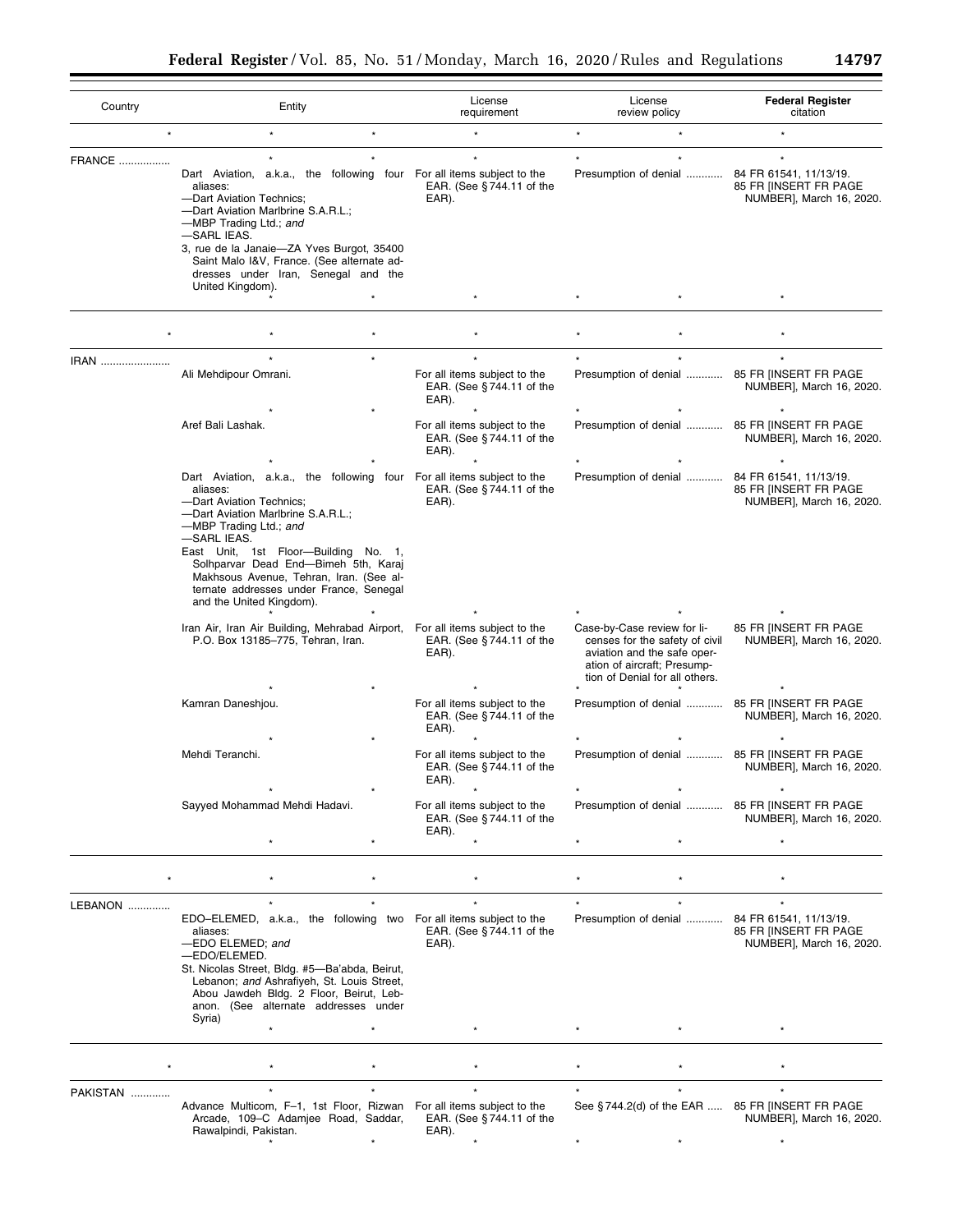$\equiv$ 

۰

| Country     | Entity                                                                                                                                                                                                                                          | License<br>requirement                                               | License<br>review policy                        | <b>Federal Register</b><br>citation                                         |
|-------------|-------------------------------------------------------------------------------------------------------------------------------------------------------------------------------------------------------------------------------------------------|----------------------------------------------------------------------|-------------------------------------------------|-----------------------------------------------------------------------------|
|             | Kepler Corporation, Office No. 13, 2nd Floor, For all items subject to the<br>Jannat Arcade, G-11 Markaz, Islamabad,<br>Pakistan.                                                                                                               | EAR. (See $§$ 744.11 of the<br>EAR).                                 | Presumption of denial  85 FR [INSERT FR PAGE    | NUMBER], March 16, 2020.                                                    |
|             | National Engineering Service Trading and<br>Consultancy Company, 3rd Floor, Suite 01,<br>Khyber Plaza, Fazul-ul-Haq Road, Blue<br>Area Islamabad, Pakistan 46000.                                                                               | For all items subject to the<br>EAR. (See §744.11 of the<br>EAR).    | See §744.2(d) of the EAR  85 FR [INSERT FR PAGE | NUMBER], March 16, 2020.                                                    |
|             | Samina Pvt. Ltd., 203 Hotel Imperial Build-<br>ing, #2M.T. Kahn Road, Karachi, Pakistan.                                                                                                                                                        | For all items subject to the<br>EAR. (See §744.11 of the<br>EAR).    | Presumption of denial  85 FR [INSERT FR PAGE    | NUMBER], March 16, 2020.                                                    |
|             | SANCO Pakistan, Office No. 11, First Floor,<br>City Center Plaza, D-12 Markaz,<br>Islamabad, Pakistan; and House #269,<br>Street #17, Sector F-10/2, Islamabad,<br>Pakistan.                                                                    | For all items subject to the<br>EAR. (See §744.11 of the<br>EAR).    | Presumption of denial  85 FR [INSERT FR PAGE    | NUMBER], March 16, 2020.                                                    |
|             | Skytech Global Pvt. Ltd., House No. 46A,<br>Street 27, F-6/2, Islamabad, Pakistan.                                                                                                                                                              | For all items subject to the<br>EAR. (See $§$ 744.11 of the<br>EAR). | Presumption of denial  85 FR [INSERT FR PAGE    | NUMBER], March 16, 2020.                                                    |
|             | SNTS Tech, Plot #C-750, First Floor, Lane For all items subject to the<br>#14, Lala Rukh, Wah Cantt, Pakistan.                                                                                                                                  | EAR. (See $§$ 744.11 of the<br>EAR).                                 | Presumption of denial  85 FR [INSERT FR PAGE    | NUMBER], March 16, 2020.                                                    |
|             | Triton Educational Equipment & Consultancy For all items subject to the<br>Co., Number 9, 4th floor, Khyber Plaza,<br>Fazal-ul-Haq Road, Blue Area, Islamabad,<br>Pakistan 46000.                                                               | EAR. (See §744.11 of the<br>EAR).                                    | See §744.2(d) of the EAR  85 FR [INSERT FR PAGE | NUMBER], March 16, 2020.                                                    |
|             | United Engineering, Office No. 5, Royal Cen-<br>tre, Peshawar Road, Rawalpindi, Pakistan;<br>and 183C Muslim Colony, Near Kala Pul,<br>Off Korangi Road, Karachi, Pakistan.                                                                     | For all items subject to the<br>EAR. (See §744.11 of the<br>EAR).    | Presumption of denial  85 FR [INSERT FR PAGE    | NUMBER], March 16, 2020.                                                    |
|             |                                                                                                                                                                                                                                                 |                                                                      |                                                 |                                                                             |
|             |                                                                                                                                                                                                                                                 |                                                                      |                                                 |                                                                             |
| RUSSIA      | Avilon Ltd., 9/1-417, Montazhnaya St., Mos- For all items subject to the<br>cow, Russia.                                                                                                                                                        | EAR. (See $§$ 744.11 of the<br>EAR).                                 | Presumption of denial  85 FR [INSERT FR PAGE    | NUMBER], March 16, 2020.                                                    |
|             | Technomar, a.k.a., the following one alias:<br>-Tehnomar.                                                                                                                                                                                       | For all items subject to the<br>EAR. (See $§$ 744.11 of the<br>EAR). | Presumption of denial  85 FR [INSERT FR PAGE    | NUMBER], March 16, 2020.                                                    |
|             | 14-60 Vorotynskaya, Moscow, Russia; and<br>29 Entuziastov Highway Floor 11, Moscow,<br>Russia; and 12 Aviamotornaya Street,<br>Moscow, Russia.                                                                                                  |                                                                      |                                                 |                                                                             |
|             |                                                                                                                                                                                                                                                 |                                                                      |                                                 |                                                                             |
|             |                                                                                                                                                                                                                                                 |                                                                      |                                                 |                                                                             |
| SINGAPORE   | Hia Soo Gan Benson, a.k.a., the following For all items subject to the<br>three aliases:<br>-Benson Hia;<br>-Soo Gan Benson Hia: and<br>-Thomas Yan.<br>Blk 8 Empress Road, #0705, Singapore                                                    | EAR. (See $§$ 744.11 of the<br>EAR).                                 | Presumption of denial                           | 76 FR 67062, 10/31/11.<br>85 FR [INSERT FR PAGE<br>NUMBER], March 16, 2020. |
|             | 260008; and 2021 Bukit Batok Street 23,<br>#02-212, Singapore 659626; and 111<br>North Bridge Road, #27-01 Peninsula<br>Plaza, Singapore 179098; and 50 East<br>Coast Road, #2-70 Roxy Square, Singa-<br>pore 428769; and Block 1057 Eunos Ave- |                                                                      |                                                 |                                                                             |
|             | nue 3, #02-85, Singapore 409848.                                                                                                                                                                                                                |                                                                      |                                                 |                                                                             |
|             |                                                                                                                                                                                                                                                 |                                                                      |                                                 |                                                                             |
| UNITED ARAB |                                                                                                                                                                                                                                                 |                                                                      |                                                 | $\star$                                                                     |
| EMIRATES.   | Focus Middle East, No. 504, Bldg. 5EA, For all items subject to the<br>Dubai Airport Free Zone, P.O. Box<br>293541, Dubai, U.A.E.                                                                                                               | EAR. (See $§$ 744.11 of the<br>EAR).                                 | Presumption of denial  85 FR [INSERT FR PAGE    | NUMBER], March 16, 2020.                                                    |
|             |                                                                                                                                                                                                                                                 |                                                                      |                                                 |                                                                             |